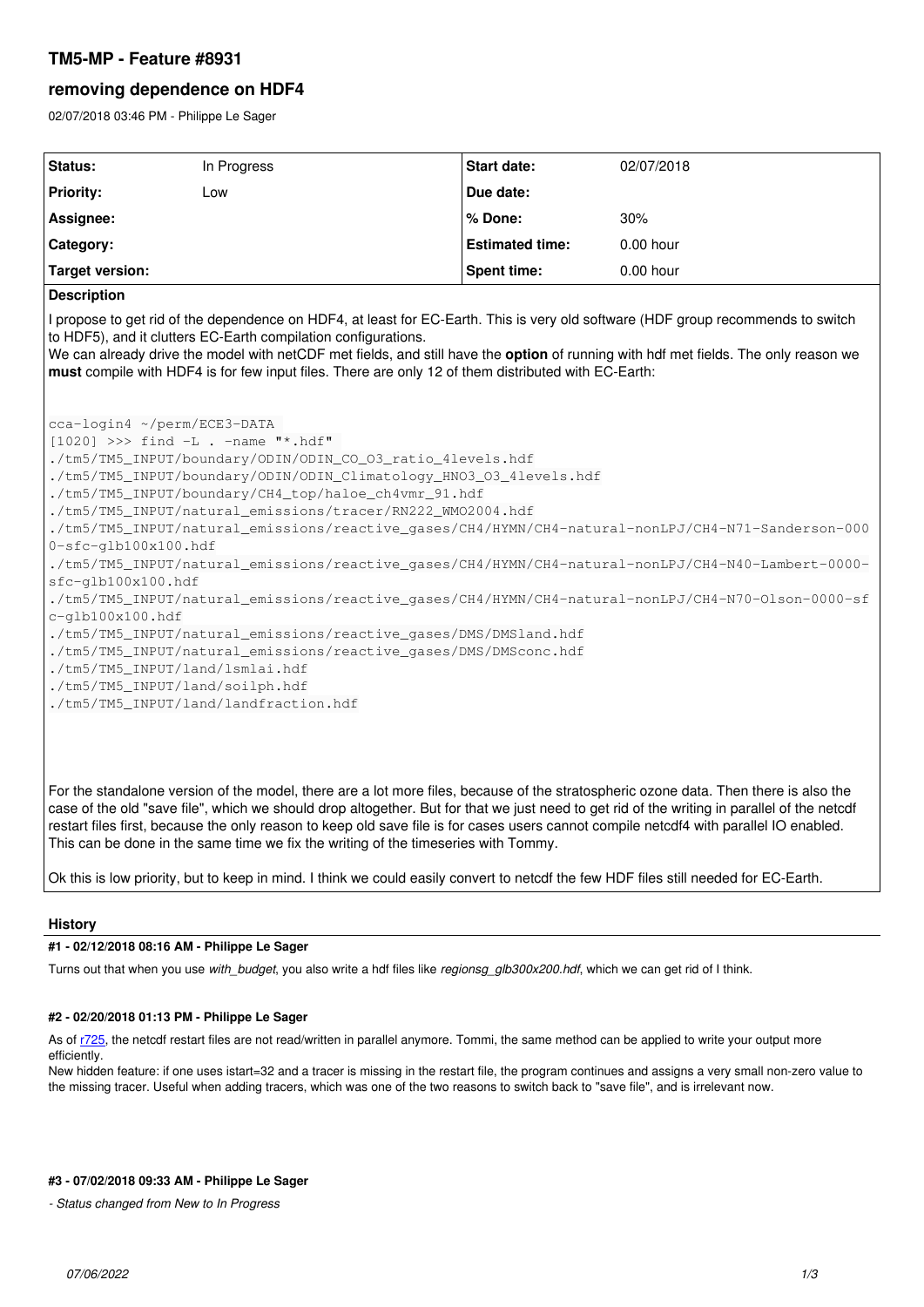A new task (8.4) to tackle this issue (among others in an effort to simplify the code) has been flagged by the Steering Committee on Friday, June 29th, 2018.

## **#4 - 07/13/2018 03:49 PM - Philippe Le Sager**

*- % Done changed from 20 to 10*

Looking at [r835](https://dev.knmi.nl/projects/tm5mp/repository/revisions/835) and [r834](https://dev.knmi.nl/projects/tm5mp/repository/revisions/834). First, this is not working out-of-the-box with the CB05 project and the output it uses: at [r835](https://dev.knmi.nl/projects/tm5mp/repository/revisions/835) I got a compilation error, at [r829](https://dev.knmi.nl/projects/tm5mp/repository/revisions/829) a runtime error.

My proposal is to keep the use of HDF4 for hdf meteo only, since it is still available. On the long term we may get rid of it, but it should not be a problem to keep it as an option for the time being. For everything else, we should not remove HDF (except few exceptions), but replace it by the equivalent netCDF, since most of the model functionality should remain. We can prioritize and go step-by-step:

- leave hdf meteo available [nothing to do]
- remove the old restart  $(a/k/a)$  save file) functionality [remove]
- dumpfield (in toolbox.F90) [remove, but somebody will ask for it one day]
- convert MMIX into netCDF (although we do not use it in EC-Earth, so it could be optional and available only if compiled with hdf)
- convert budget into netCDF (this can be optional, i.e. requires HDF4)
- convert all hdf input (except hdf meteo) into netcdf [code and data]
	- o first limited set for EC-Earth
	- extend to all other inputs

I have probably missed some other hdf files (particularly some output), but I think that's the general idea. It requires careful testing and will not happen in one day.

We probably need to rollback [r835](https://dev.knmi.nl/projects/tm5mp/repository/revisions/835) and [r834.](https://dev.knmi.nl/projects/tm5mp/repository/revisions/834) I can do it if you want.

#### **#5 - 07/17/2018 02:20 PM - Philippe Le Sager**

Rolled back [r835](https://dev.knmi.nl/projects/tm5mp/repository/revisions/835) and [r834](https://dev.knmi.nl/projects/tm5mp/repository/revisions/834), see [r856.](https://dev.knmi.nl/projects/tm5mp/repository/revisions/856) Branch is in synced with trunk ([r857\)](https://dev.knmi.nl/projects/tm5mp/repository/revisions/857). I got the same results (CB05+M7 project) in the trunk and in the cleanup-udunits-hdf-ncep branch when using Udunits and when I am not using Udunits. I have reintegrated the branch into the trunk [\(r858](https://dev.knmi.nl/projects/tm5mp/repository/revisions/858)), since it addresses the Udunits issue ([#616](https://dev.knmi.nl/issues/616)).

#### **#6 - 11/18/2019 02:07 PM - Philippe Le Sager**

*- % Done changed from 10 to 30*

Some progress have been made towards a HDF4-free model. The subset of hdf data **needed in EC-Earth** has been converted into netCDF, and the code to read them adapted. It is now possible to compile (and run) without a hdf4 library. This was developed in EC-Earth and has been ported to the TM5-MP repository in a new branch (https://svn.knmi.nl/svn/TM5-MP/branches/no-hdf). In [r1073,](https://dev.knmi.nl/projects/tm5mp/repository/revisions/1073) the change set from EC-Earth to run without having compiled against HDF4 has been included.

But at this stage, some functionality is missing: some output is not available. This is fine for EC-Earth simulations, but may be limiting for stand-alone TM5. The following output is muted (or has to be set to F) to run without HDF4:

- muted output (base) : budget, mmix (must be set to F explicitly in rc file, else code stop)
- meteo output (base) : possible only in netCDF